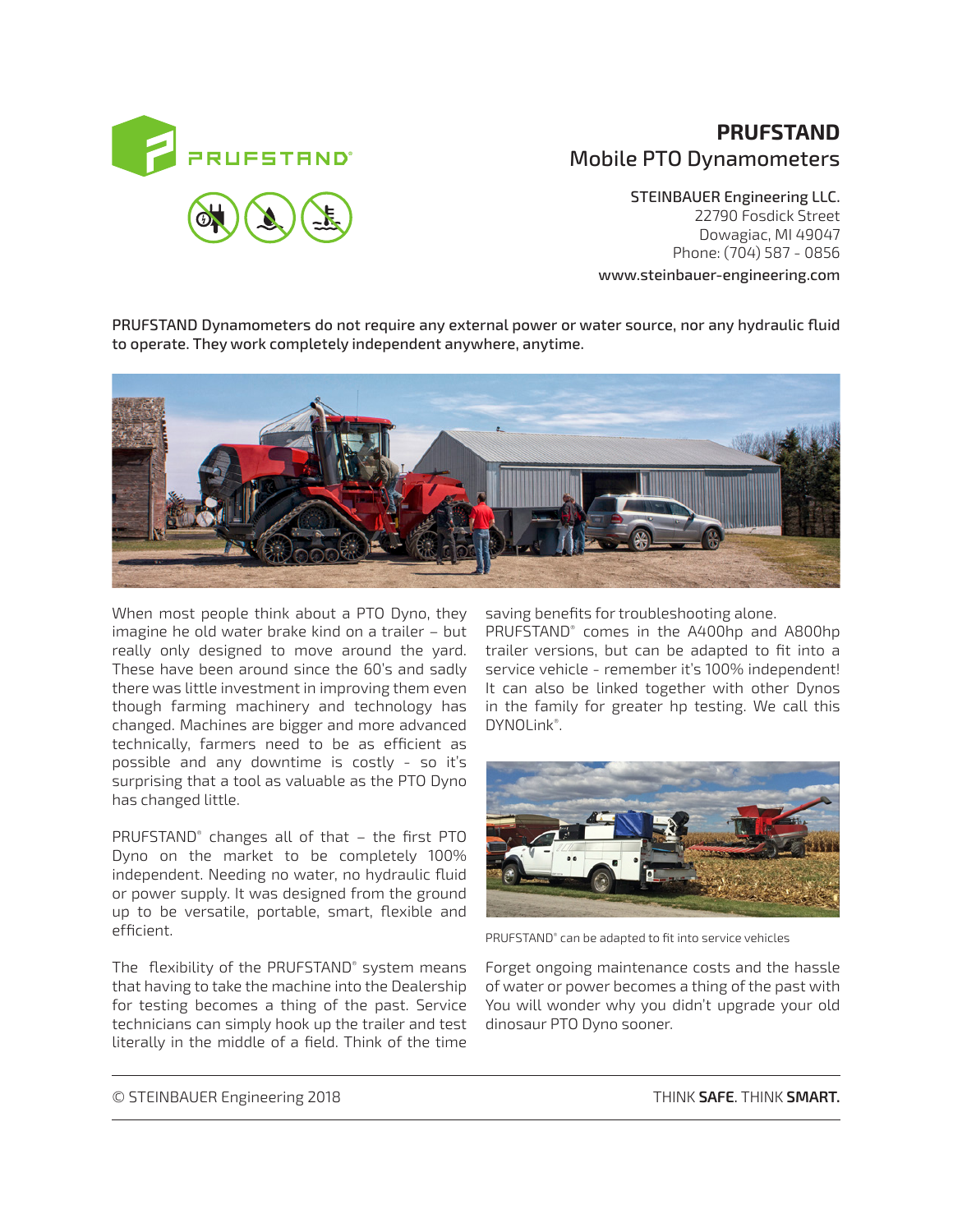# WHAT'S IN IT FOR YOUR DEALERSHIP?

A farmer who's spending tens to hundreds of thousands of dollars on a tractor wants to know that it will do what he wants it to do and what your sales person tells him it does. This can be achieved by conducting a full range power test with documentation from PRUFSTAND® .

A PRUFSTAND® dynamometer is capable of producing printed results and /or torque and power curve graphs can give you much needed accurate and independent proof of performance and credibility. No two tractors are the same and the only way to satisfy your customer's desire for proof is to offer them a documented and printed power report, produced by PRUFSTAND® .

A PRUFSTAND® power test is something that has been proven to be easily sold by sales staff and is no different to upselling an accessory or any other additional feature.

- It can be a semi-regular source of revenue, not expenditure.
- An assessment session on trade-in equipment can save you thousands when settling a price.
- It can save you or your customer thousands of dollars, if it turns out their used machinery only needed a deglaze instead of something far greater.
- Diagnose faults right in the field no need to bring machinery off the filed into the dealership to diagnose many issues. Save money and time on unnecessary transport costs.
- It is easy to use, both sales staff and service team can use it in the field.

#### It is important that you have some things in place:

- Your sales team are actively selling PRUFSTAND® testing and reports to customers.
- Your sales team use PRUFSTAND® as a sales tool.
- $\cdot$  Your field technicians take the PRUFSTAND® into the field with them to assist in diagnosing faults and reducing downtime of customers.
- Your service team are billing sessions for rebuild run-ins, fault finding and deglazing.

Power testing NEW tractors - Endeavour to sell your customer a documented power report because without it your customer may think his new tractor is under powered solely because modern tractors run smoother, quieter and cleaner than older tractors.



PRUFSTAND A800 in action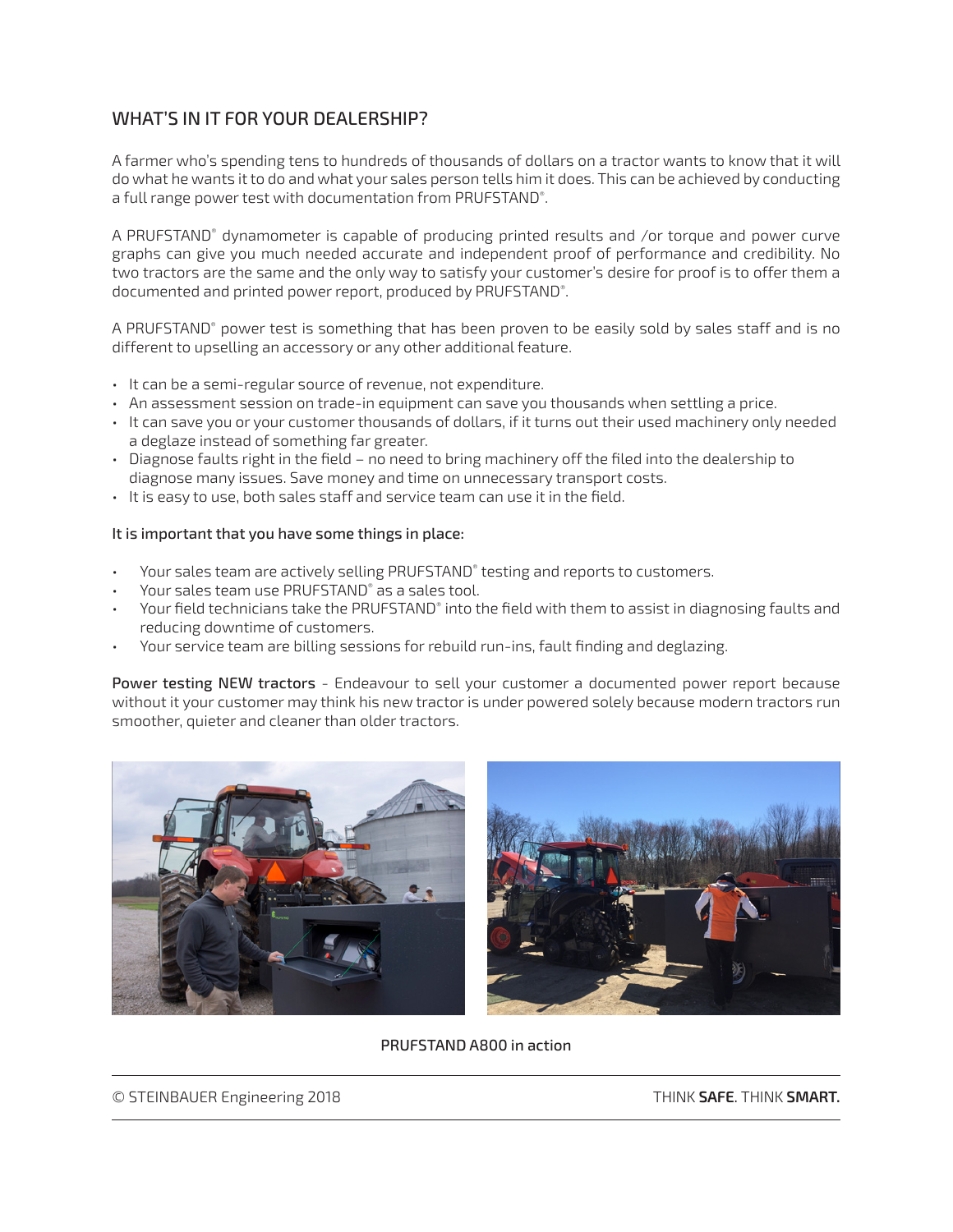Running-in NEW tractors - Include a dyno session to ensure you know it has been run in correctly under load, don't risk glazing by it being put straight into light work. Also get the tractor to running temperature to check for any possible leaks such as hydraulic connections, hoses, etc, saving expensive non-chargeable on-farm service calls.

Forced DPF regeneration – When a normal regeneration is no longer possible. You can place the machine under load and force the DPF regeneration to run it cycle.

Check Prospective Trades - Placing a prospective trade on a dyno can give you much needed insight into its 'real' condition and help to minimise any possible repair costs that would otherwise not be taken into account when discussing your trade price.

USED Tractors - A dyno session may support your sales price because of the documented proof you're able to offer. For example, a used tractor that has done high hours yet still has close to correct power, doesn't breathe excessively and sounds fine, will yield more than one that doesn't.

Deglazing - Bring life back into a glazed motor by running it on the dyno under load for a couple of hours. You will notice a difference, even after 10 minutes (a deglaze can take between 2-4 hours, sometimes longer). Your customer will be much happier with a \$600-\$800 dyno session than an \$8000+ possible rebuild.

# SPECIAL FEATURES

PRUFSTAND® recognized the need for greater flexibility with PTO Dynos. With Equipment Dealers now having multiple branches it was necessary to design a system where each branch could have access to the most common PTO Dyno for everyday testing - the A400 plus have the ability to 'join forces' with other branches to test higher HP machinery.

We bring you the revolutionary DYNOLink® system, available only from PRUFSTAND® . The unique ability to link the PRUFSTAND® systems gives Dealerships the flexibility for their branches to work together to easily test higher HP machinery in the field.

Imagine the flexibility of being able to test or diagnose technical issues when and where you need to. Both the A400 and A800 can be joined in different configurations to test up to 2400HP.

DYNOLink® provides the unique benefit of being able to easily share DYNO resources between your branches.

Work Smarter with PRUFSTAND.





Possible PRUFSTAND® DYNOLink configurations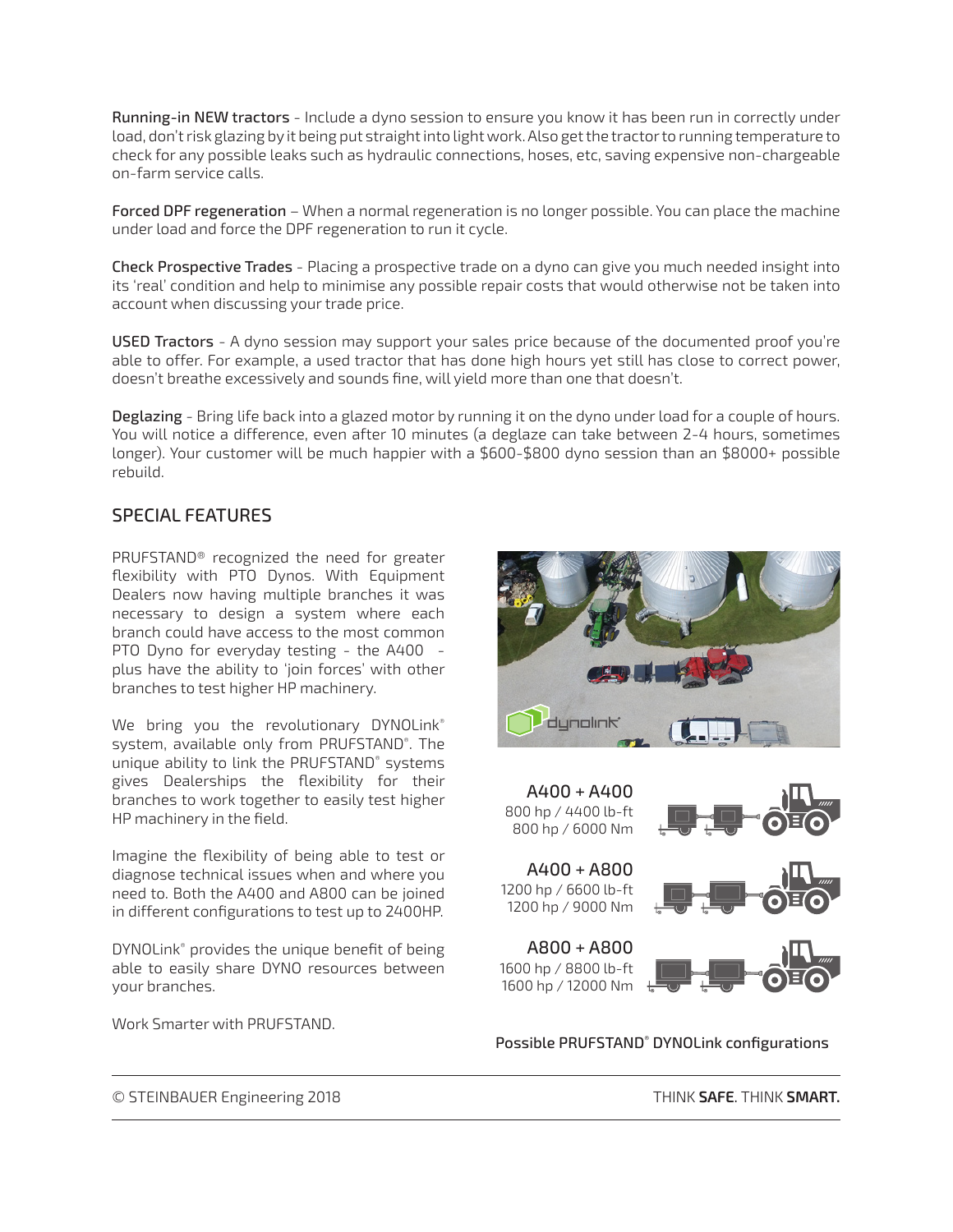## SAFETY FEATURES

The PRUFSTAND® A400 and A800 have been designed to overcome the major safety risks posed by conventional PTO dynamometers, while offering easy and safe operation with greater reliability and low maintenance costs.

PTO Dynamometers can pose a serious threat to their operators if used improperly. Many of these machines are run with unguarded PTO drive shafts rotating at 540 to 1,000 RPMs, posing a potentially lethal danger of entanglement. *The average person's reaction time is about three quarters of a second. At 540 RPMs, the average person would be pulled into the PTO about 5 ¼ feet before they even realized that they were in danger.*<sup>1</sup>

PRUFSTAND® Dynos are built with a **set of safety features** to minimize the risk of harm to the users during operation.

### E-STOP Button

Peace of mind with a one-button shutdown for emergency situations.

#### Safety Shutdown

Smart programming ensures automatic shutdown in case of overheating.

#### Stationary Handbrake & Trailer Stabilizers

To keep the PRUFSTAND from shifting or upending during operation.

#### Safety Doors

Locking in place to shield the PTO drive and shaft while in operation.

#### Walterscheid® PTO Shafts

German-made PTO shafts, designed for maximum safety.

#### PTO Safety Cone

Shielded in safety yellow, fully protected PTO drive and shaft.



#### © STEINBAUER Engineering 2018 THINK **SAFE**. THINK **SMART.**

1 Excerpt from "Safety News Issue 3 2015 - Power Take Off Safety for Tractors" from State Compensation Insurance Fund - by Rick Alvord